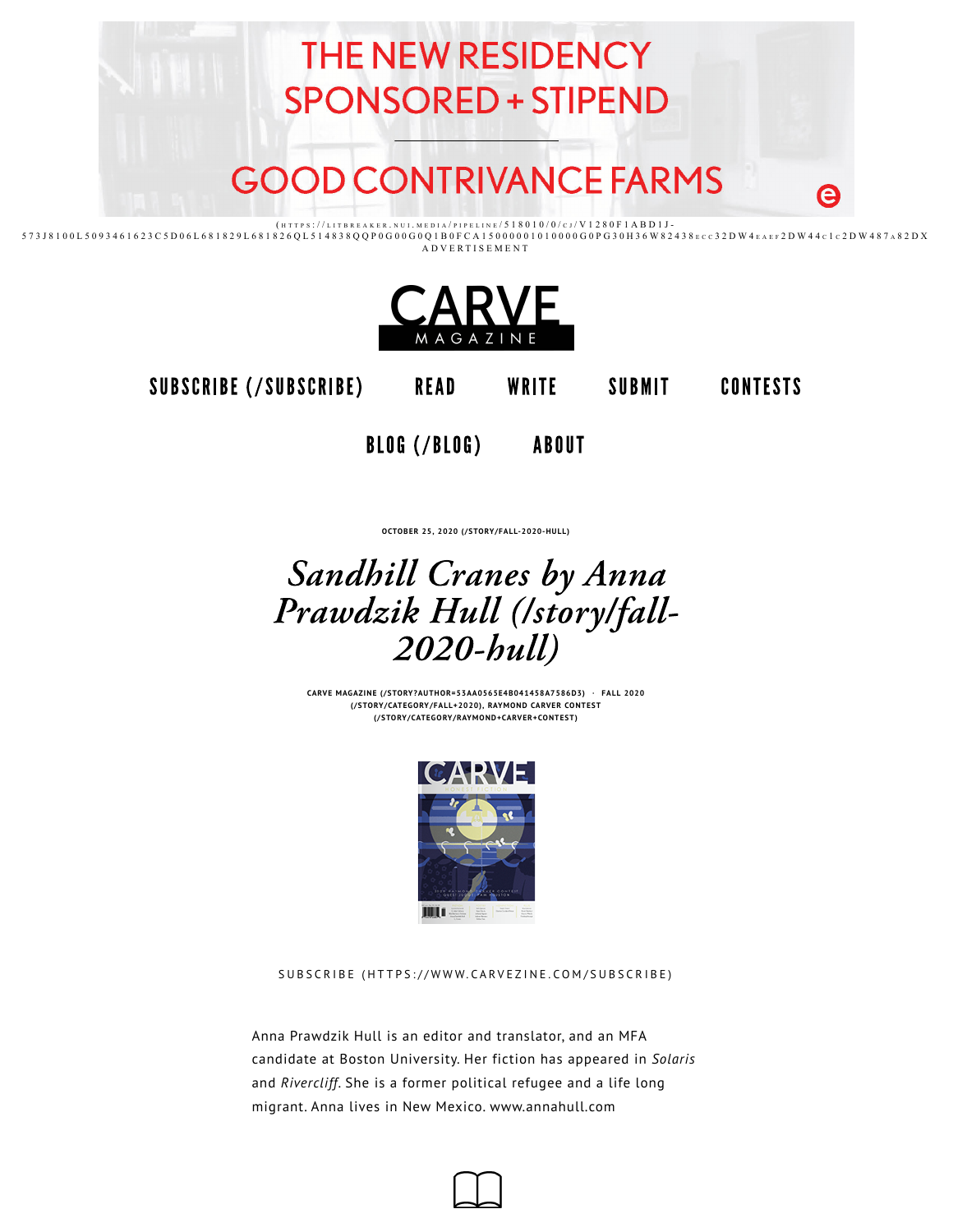Tía Consuelo, with her big mouth and big earrings and eighties perm, sits me down at the kitchen table and says, "I don't want you to work for that puto." By puto, she means Johnny González, owner of Speedy G Car Wash on San Mateo. "The biggest pendejo in town," she says, and her two chain smoking friends and permanent kitchen features, one with the tetas, and the other—Mari—with those dimples, tap their long nails on the kitchen table. Tetas says, "He killed his wife."

I say, "How do you know?"

"People talk," says Tetas.

"Like who?" I'm not going to let them dirt-talk my new boss.

"Lo que pasó," says Tetas, "was he sliced his wife with a butcher knife."

"And dumped her in the ocean," says Mari, all smiles like she takes pleasure in another pendeja's tragedy.

"Andále," says Tetas. "Right in the ocean."

"Listen, m'hijo," says tía Consuelo. She's now standing by the stove. "I know you need a job." She covers her mouth with her wrist and coughs. "But you stay away from him. You hear me, Hector? Johnny González is trouble." She serves me dry-as-sand Colombian arepas on one of her flowery plates. She's not Colombian or anything, my aunt a proper Mexican through and through, turned New-Mexican Chicana on the verge of a green card. But her boyfriend is, from Bogotá or Barranquilla or Cartagena, a lover straight from Márquez, minus the cholera. And what Pablo eats, Consuelo makes, and the rest of us—Tetas, Mari, and I—endure. Consuelo pushes the plate toward me and I stuff an arepa in my mouth. It's dry concrete, like hardened grits patties. The thing is, Consuelo's just worried all the fucking time, and Tetas and Mari forget we don't live in Miami. Or even Tejas. "The ocean's two days away," I want to say. Instead, I grab another arepa and say, "No one else will give me a job, tía."

"He's lived with me two years, Hector has," says Consuelo. "Two years and this is how he thanks me."

"Wait a minute," I say. "I did—"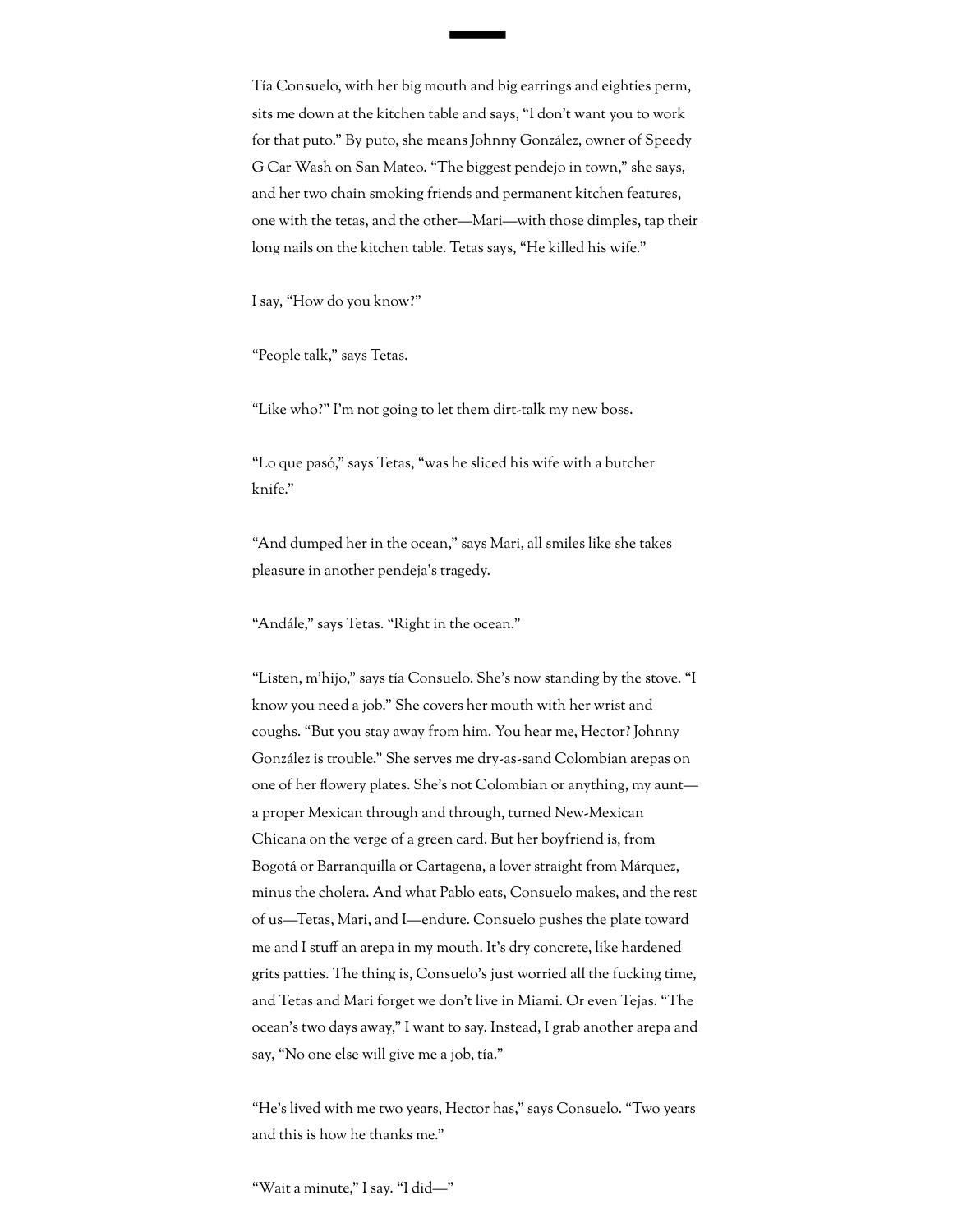She tsssks me, and says, "Señorito drops out of college, in his last semester at that, because he's too good for Shakespeare"—she says Chakehspeer—"And what does he do now? You could have become a teacher, Hector, and helped your poor mother in that shithole of a hospital in Oaxaca. But no. Claro que no."

"That's why I got a job," I say. "To help her."

Tía Consuelo's on a roll, though. "Help her? By working for that puto González?" She lights another cigarette. "If diabetes doesn't kill your mother, your stupidity will." She's now standing against the kitchen counter, her right arm propping her left. Smoke clouds part of her face. She takes out a tobacco bit from between her teeth and spits it out. At the table, Tetas and Mari are so enjoying this. Consuelo says, "Look at him, girls," and she points at me with her index and middle finger, and a cigarette between the two. "The eagle nose, the curly hair. That's his dead father, just there." She pauses, signs herself, but she's not done, and I stir in my chair. "Now look at his eyes," she continues. "The color, the shape. Same as Pilar's, the mother he sent straight to ICE hell."

Right. I've had enough. I get up and leave the kitchen and go to the veranda. The afternoon air is cold. Wild geese, or sandhill cranes—or does it even matter what they are—are flying high above in a  $V$ formation, heading south. They sound like dry squeegees on dirty windows. I take a deep breath. That's my tía for you. In her many moments of anger, she likes to remind me—lest I ever forget, and never mind forgive myself—that it was because of me and a traffic ticket I got that her sister, my mother, who was in the car with me, was deported.

When the last of the cranes fly away past the tallest trees and I go back inside the house, and tía Consuelo says, "That murderous puto will be the end of you, m'hijo," I don't listen. I just don't. Because biggest puto in Albuquerque or not, Johnny González gave me a job when no one else would even look at me. So, I'm not going to run away from it like a wet rat, not when I'm in financial deep shit with student loans, car loans, and immigration-lawyer fees up to my throat. And especially not when Mami's sick in a dilapidated hospital in Mexico. Desperate measures, blah blah. I'm living my own Pedro Páramo.

. . .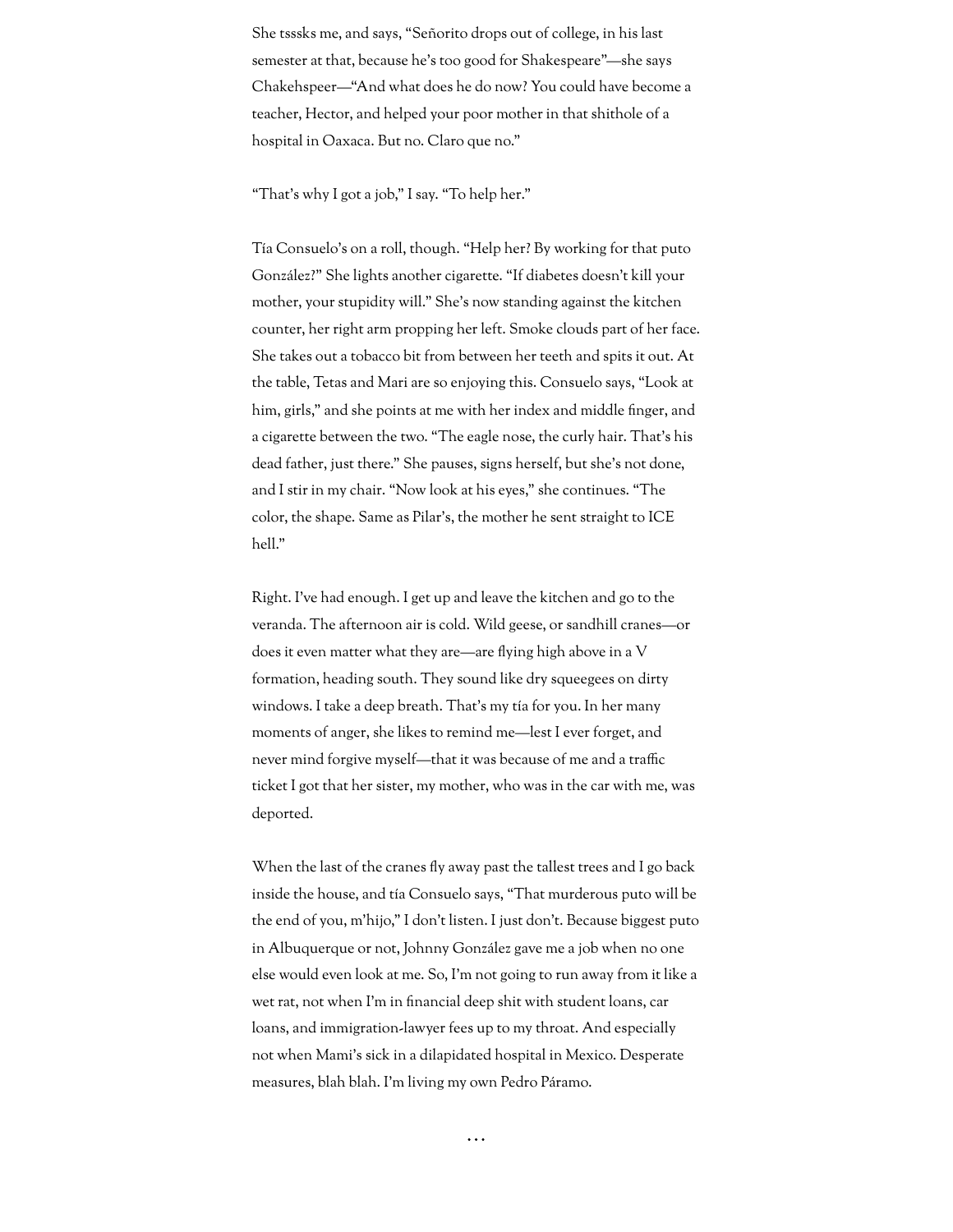Consuelo loves dragging me to church and dumping me in the choir to sing for the Virgen and her white-ass Niño Jesús. And nothing, as in nothing in the damn world, can possibly be slower and more boring than standing at attention in the pews near the priest during Christmas mass, or Easter mass, or worse, that Asunción one that drags on for hours, like we've got nothing better to do than celebrate god knows what about some ascension, or some forty or fifty days after resurrection or some shit like that. Nothing, until I start working at Speedy G's Car Wash. I say, take me back to church anytime you like, tía, because working at Speedy G, those first days, when barely any car shows up and we just stand there, or sit there, or watch the sun move in the sky, is the death of my soul.

Me and the boys, we come up with games to kill time. In the locker room where we catch and race cockroaches between washing cars, the guys, they talk, and I find out that Johnny G's wife's name had been Elena. And that before she was murdered—or disappeared, poof, no one knows—she had the ass of a café con leche and the vocabulary of a chula who'd gone to college like me. She had been a bomba, they all say, and whenever morning-shift Julio mentions her, he walks funny after and pulls at his pants. The cabrón has it for dead girls.

So, there. It's all boring and all, until the day Johnny G sends me on my first errand, two weeks into my job. He then sends me every day after that to buy water bottles by the ton, and food, and clothes, and kid shoes. But never at the same store. Which is weird, because Walmart's got lower prices than Target sometimes, and there are places with better quality clothes for cheaper. I don't complain, though, it's better than watching Julio get a hard-on, so I do as Johnny G says, and at the end of every errand, I leave everything inside the garage by his house. When I return the key to him, and before I go back to the locker room and the boys and the cucarachas, he always tips me and says he's glad he can trust me.

Another two weeks go by like that, and then, that third Sunday, when we finish waxing a black Ford (the first car in three hours), Julio and the boys head to the locker room. I'm still wiping my hands on my overalls when Johnny G calls me into his office.

"How's your ma?" he says, and I wince, though not at the question but at his smile—his teeth are crooked and one's missing on the side. Finally, I shrug. "Oh, you know."

"Yeah, qué pena. It's really fucked up."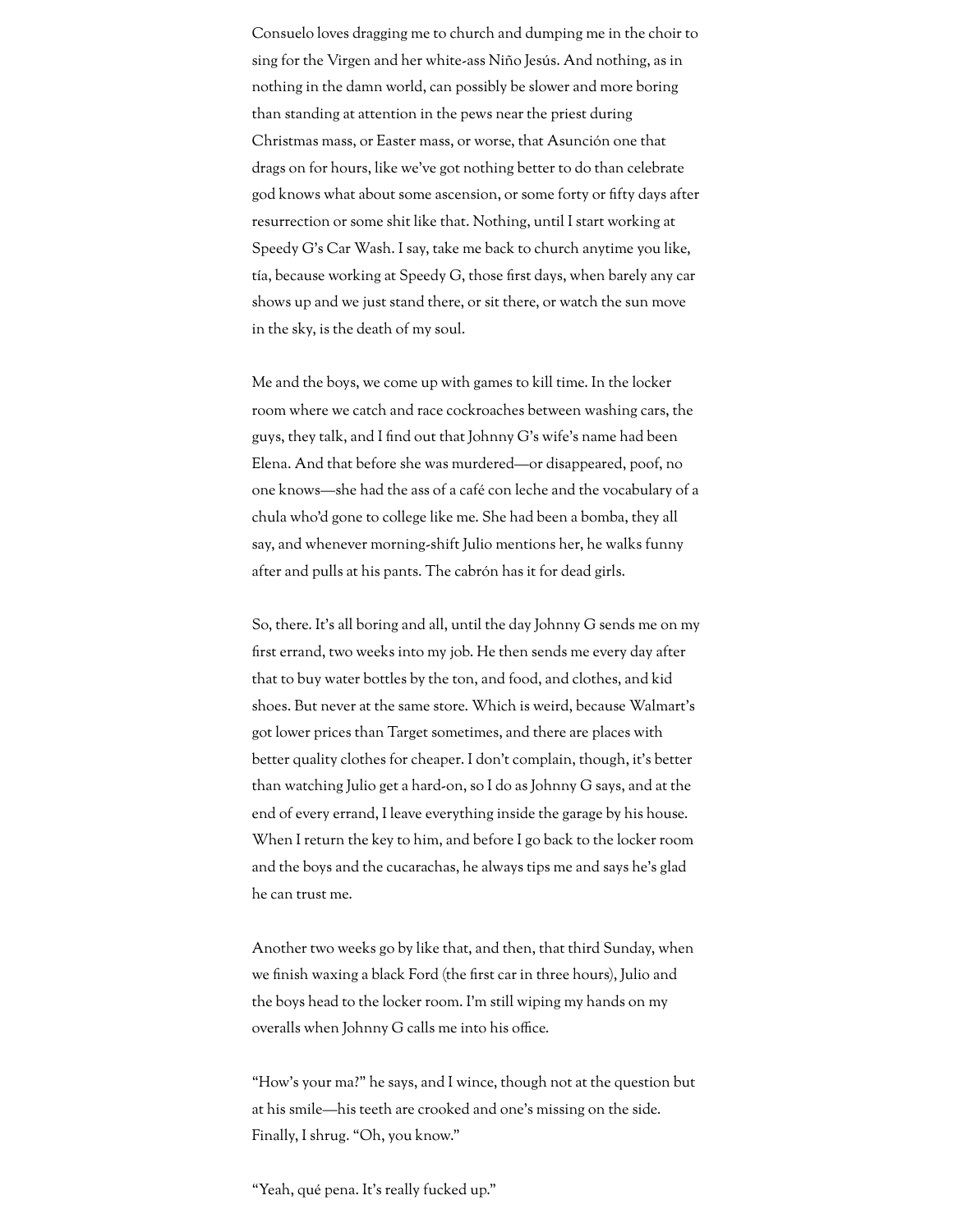Then he says nothing, and I say nothing, and thank god the locker room erupts in a cockroach-race cheer. I relax some. The jefe says, "I know about your situation. About the hospital in Oaxaca." Then, "If you're interested, I've got a job for you. I'll pay triple. Cash."

Another cheer erupts in the locker room. I scan the office—not a single photo. If my woman had died, she'd have an altar with Christmas lights and all the Virgen de Guadalupe candles I could find. I think of Elena in pieces at the bottom of the ocean. Maybe he really had driven two days with her in a garbage bag. I say, "Your wife, she died, right?" And I freeze. Shit. I've got a freestyle mouth with a mind of its own, like it belongs to an abuelita sitting on a porch.

"Who told you that?" he says.

I swallow, and say, "Your ring finger," and point at it. "You always touch it." He touches it just then and looks up. His bald head glistens and there's something real ugly in his eyes just now.

And then, a fucking miracle, or two, as if all that singing for baby Jesús has finally paid off—a car honks outside the carwash, and the boys spill out of the locker room like a firework on the Fourth of July and Julio calls my name. Also, Johnny's phone rings. He lets it buzz and looks at his hands—how long did he have to scrub her blood off them, I wonder—and when he finally picks up and says, "Yeah?" I do a 180 on my heels and go wash-wax the red Corvette and suck up to its driver for an extra fat tip. Two more cars after that, and I punch out and I'm out of there.

The next day as soon as we open shop, Johnny G calls me into his office again, and I shit my pants just walking up. He says, "We all make mistakes, kid." I'm not sure if he means me and my big mouth, or him and whatever he did to his wife. Then, "You still need some fast cash for your ma?"

I don't even have time to reply before he says, "This afternoon works for you?"

## I hesitate.

"You want the job or what? Your ma, what's wrong with her?"

Shit. I think of Elena, the ocean. But then, I also think of Mami, laying in her bed, alone. I want to hire a private nurse for her. So, I nod.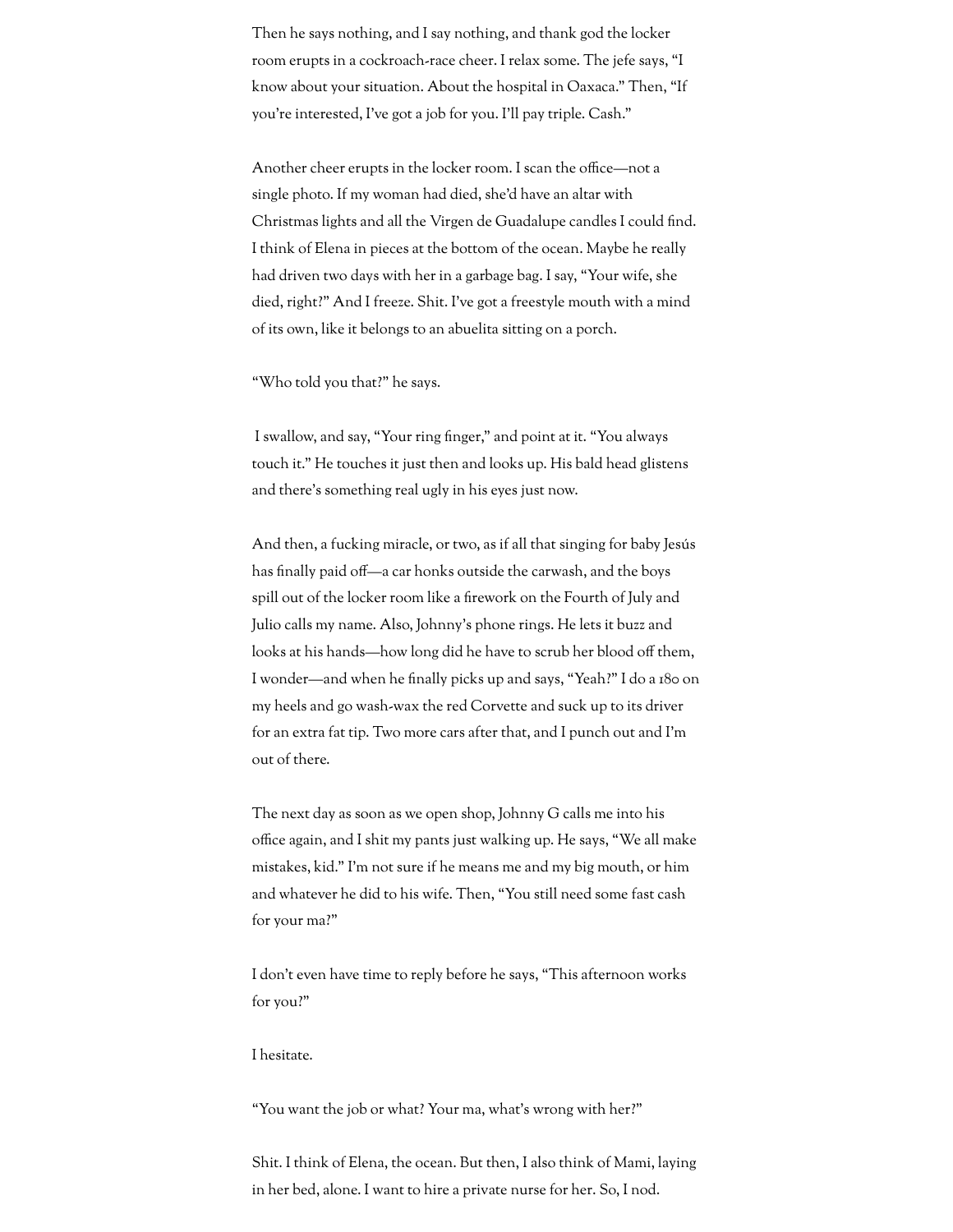"Órale, pues," he says. "I'll pick you up." And just as I turn away, he adds: "Maybe on the way, you and me, we can also have a little chat between hombres, he?"

Fuck.

I wait for him at home, in tía's kitchen. "You be careful now," says Tetas. Mari, smoking to my right, smiles and squeezes my knee. Consuelo says nothing. She already has, and many angry things at that. Now, she peels off her fake eyelashes and leaves them on the table before getting up. She goes to her room and slams her door.

. . .

"She'll get over it," says Mari.

Tetas lights up a cigarette and puffs. "At his funeral, she will." She gives me a look and says, "If you break Consuelo's heart, cabrón, I will dig you out of your grave and kill you a second time and burn your eyes out."

A car horn sounds on the street. I take tía Consuelo's eyelashes off the table and cradling them in one hand, I knock on her door. "Dejame en paz," she says. "If you wanna get killed by that wife murderer, go ahead."

"Tía—"

"If you die, you'll have to call your mother yourself."

The car horn beeps again and I leave the eyelashes on the bathroom sink. My stomach churns. Wives, even the chula ones, they die all the time, right? As in, it happens, and it's not always someone's fault. Maybe Elena couldn't swim and drowned. Or maybe she had some very quick cancer or something, like a cancer of the ass—how ironic would that be. And with that, I go outside to meet my fate.

. . .

The sky's purple by now, and pink, the way it gets here when things are about to go to shit, which is to say, it's always purple and pink in the late afternoon in New Mexico, and things almost always go to shit for me. For one, Johnny's got a knife tucked in a shoulder holster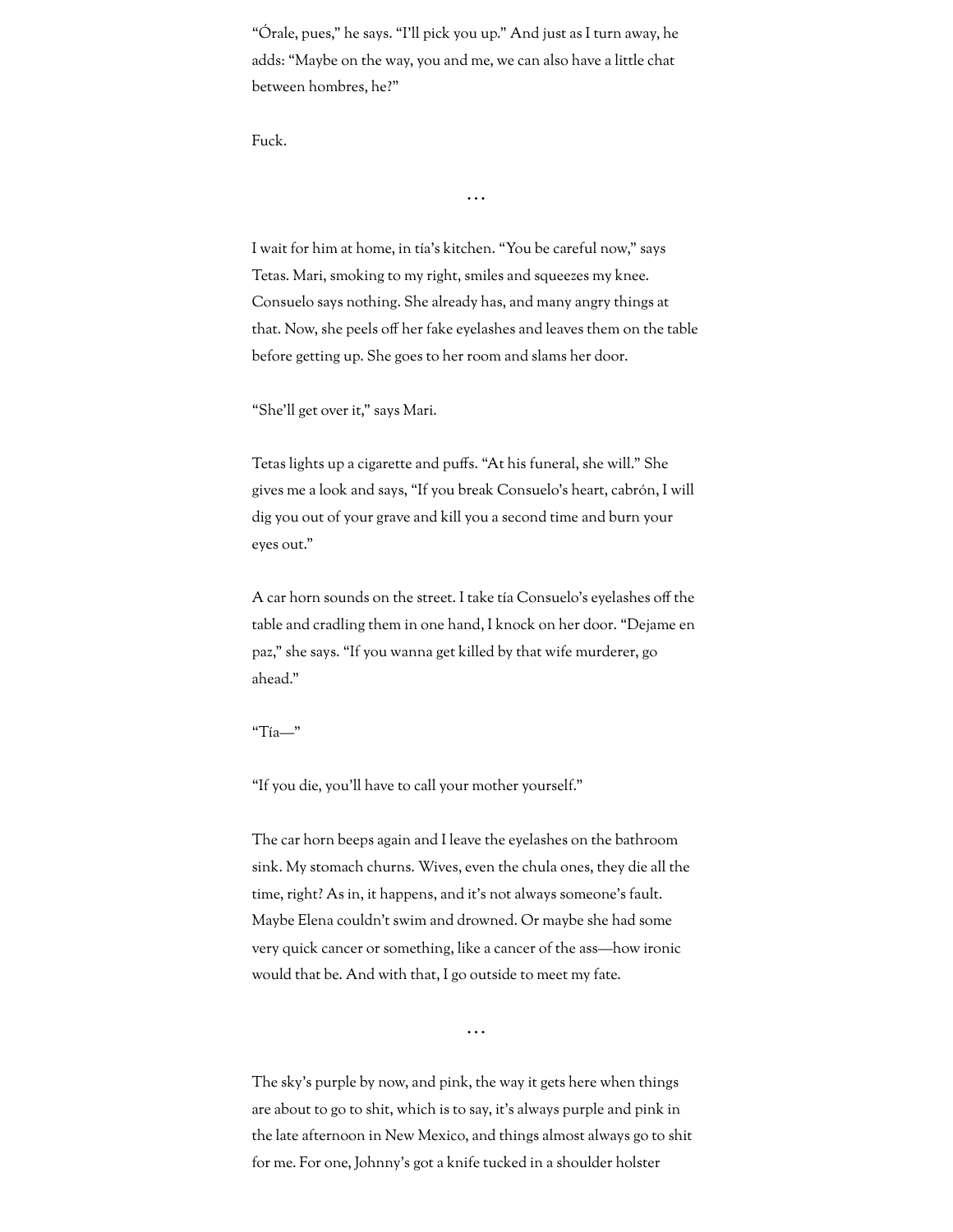inside his open jacket—and I don't. The knife is big, Rambo style. Before Johnny zips up, I catch a glimpse of the white handle and turquoise inlays. At least I might get murdered in style.

We're driving, he's smoking like a dragon, and he says, "Who told you about my wife?" Now, I'm no puto myself, I won't denounce anyone, especially not Julio at work or tía or the kitchen girls. So I mumble something like "rumors" and he spits out onto the road. We're at a red light, corner of Wyoming and Central. The meth heads are there with their puckered faces and a look that says too much; they're like hawks, but helpless and pathetic. A helicopter goes over us. Above the sound, Johnny says, "Who's spreading rumors?"

I shrug. I'm not fully sure where he's going with this but goddamnit, tía is always right—and she's going to make me pay for this one if I make it out alive. "You hear things," I say, and I watch a man—Native or mixed, it's hard to tell. He passes by with his hand outstretched, his eyes that say God knows what. I avert my gaze. If it weren't for tía, I'd be living in a cardboard box with him and his friends.

These are the longest traffic lights, and I wipe my sweaty palms up and down my jeans. Johnny says, "Why you move so much? You nervous?"

I want to say, "Should I be?" Though it would sound so Hollywood, like a dare which I'd rather not make. He gestures toward the back of the car. "I got us chips," he says. "And there's coffee in that bag."

So, that's new. A murderer who offers a last meal.

We pass by the fairgrounds and continue east toward the Sandia mountains. "Where exactly are we going?" I say, and perhaps I don't want to know, though maybe I should text someone before the pendejo clubs me in the head under a Joshua tree in the middle of the desert. "North," he says, which means most of North America at this point, maybe not Mississippi or Tejas or Florida. Or Arizona. But that's still a hell of a lot of country to kill me and dig my grave, and good luck to tía Consuelo. Then again, I bet she'd be able to sniff me down and dig me out for one last scene, though.

Which reminds me of my mother and I focus on that because what else am I to do—jump out of the car? He knows where I live and if anything, I'd rather confront him away from tía and her teta-friends. We drive past the last suburban houses on the mountain slopes. The boulders are red in the setting sun, like Mars.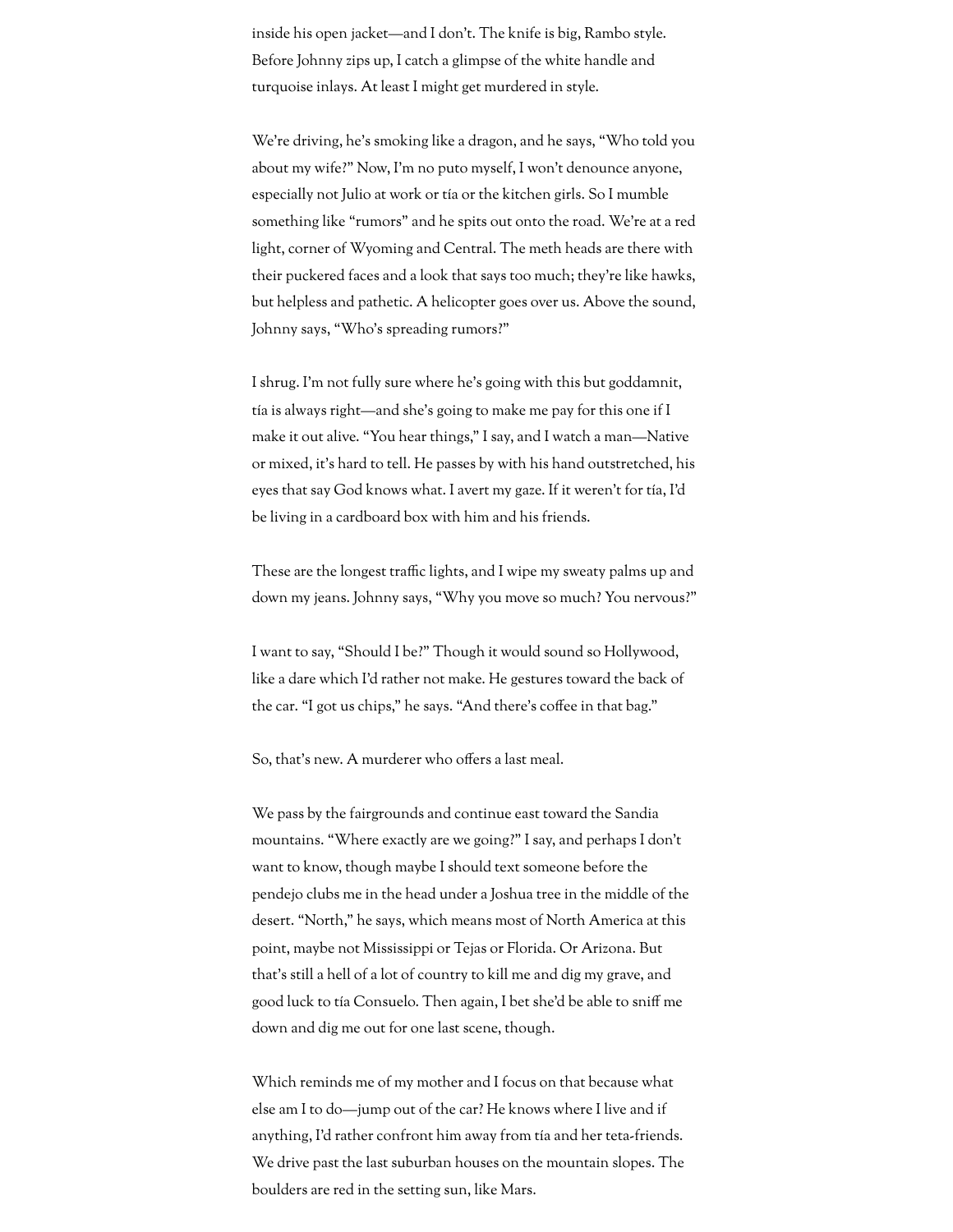We get off old Route 66 onto a dirt path scattered with potholes, which Johnny takes as if his old-ass pickup were a 4x4. By the time we take a sharp right and park in front of a flat-roofed adobe house, I'm considering bashing the puto in the head myself and running away. We're in the middle of the desert now, a drought-plagued stretch of yellow and brown studded with mesas. The wind cuts through my clothes and swells them like sails; it blows sand against the car at such speed that the old Nissan seems to sigh and moan. A cone of dust rises to our left, lifts dirt and tumbleweeds, then dies. Johnny says, "Follow me," and I do, like a cow to the slaughterhouse, aware of its fate but unable to revolt. It's this surreal moment of no-shit, this moment when things that only happen in movies happen to you, as if the director had decided to go for slow-mo—pura vida to the extreme, but bad, because you're about to die.

He pushes the gate open and it creaks on its rusted hinges and the wind swings it to the side. I think of tía, and her fake eyelashes, praying the rosary. And as my boss unlocks the door and we enter the darkness, I think of Elena.

## Then, someone says, "Johnny?"

There are people somewhere in the dark, and they're standing up now. Their knees are creaking, and there's a faint shuffle of clothes above the whistling wind outside. A small hand takes mine, and I recoil the way I would had it been a fish touching my skin in the water where I'd think no fish would be. To my right, on the edge of the light, all I see are a pair of big eyes and the tip of a small nose, and a mouth saying, "Hola."

Two adult hands—a woman's by the look of her overworked slender ngers and the thinnest of wedding bands—appear on the child's shoulders and pull her back. I look around for Johnny, and when I nally distinguish him between the people who are in the shadows, eyeing me, I say, "Who are they?" He doesn't answer.

Someone's hands push a door in front of us, and light spills on the little girl's face. The child grabs my fingers again. She's just a tiny thing, with two thin plaits.

We walk into a kitchen lit by a swinging light above an oval Formica table, on which stand plates and pots, steaming with the smell of my own mother's cooking. The child points at one of the chairs and says,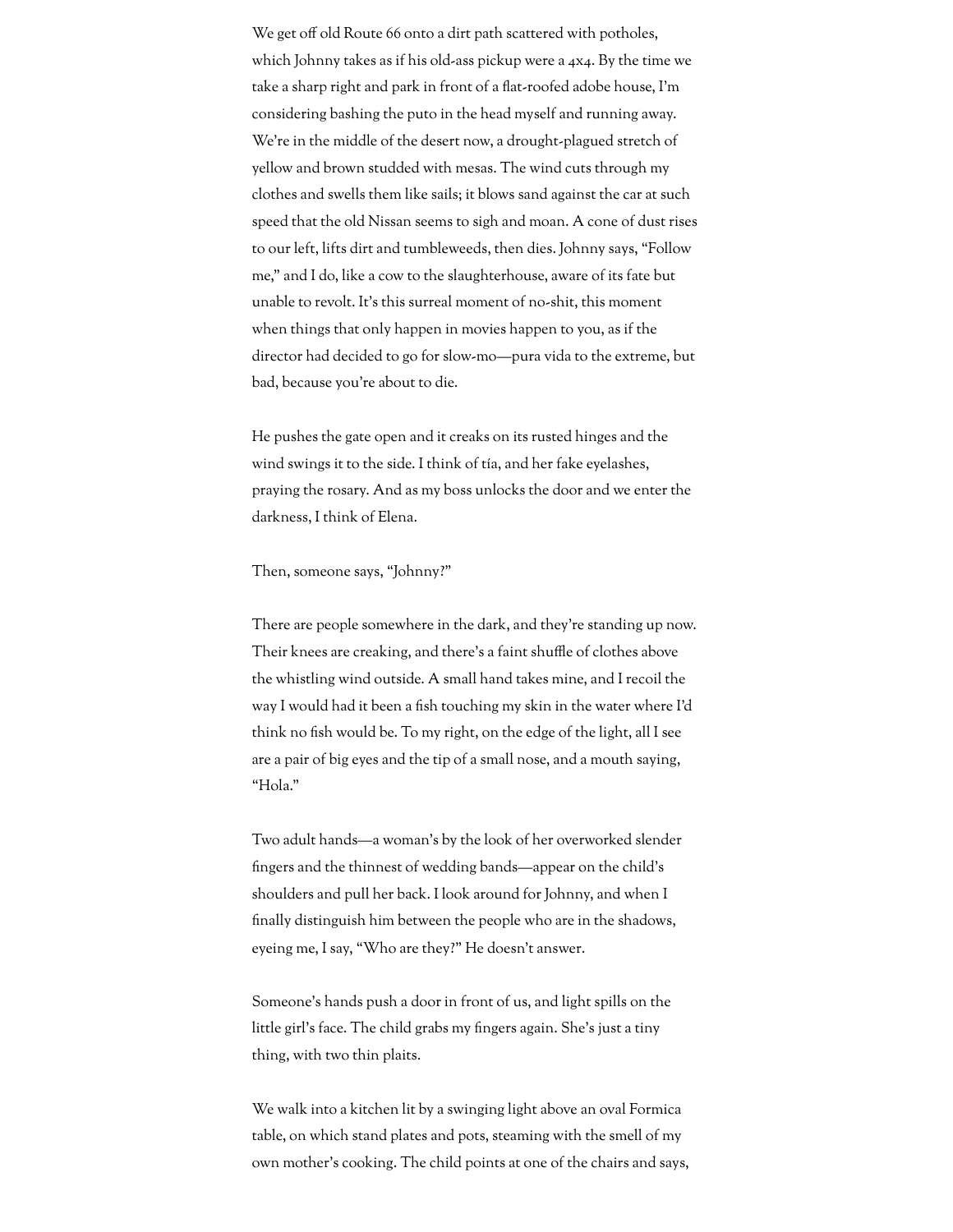"Siéntate aquí." I sit down, and I notice the boarded-up windows and a bolted back door. The fuck.

People spill from the darkness into the kitchen's light. A woman says, "Comemos." Hands appear from behind me and pass plates and cutlery. Women, men, their faces darkened by the desert and the wind, and by the now setting sun that wants to burst through the wooden planks in the windows. They pile on food and pass on dishes filled with mole. Johnny sits down beside me, his legs spread out.

"So?" he says and smiles, as if he'd taken me to a fun fair. Then, "Eat," he says, and, "Oye, niña"—he takes one of the last plates on the table, and gives it to the girl—"ponle un poco al Hector."

The little girl does as told: she loads the chicken and with a ladle, on tiptoes, pours brown liquid on it and sprinkles it with cheese. I take the food from her and it smells the way my mother's skin does; of earth and of chocolate. It smells of that red light I burned last time she was in the car with me; of the blue sirens behind us; of the cop's hand when he reached for my driver's license; of the finger he pointed at Mami. I sniff the mole, which now stinks of the cop's voice when he said, "Papers." It reeks of the screeching of his radio; of "We've got one."

I put the plate away and look back at Johnny. "Where the fuck are we?"

# "A safehouse."

The pendejo's playing me. I say, "Safehouse for whom?" and he gestures at everyone in the kitchen. "For them."

#### "Who are they?"

"People like you," he says, as the six adults—two women, one old, and one young with a hat; and four men, the only young one with a baseball cap—sit around the table, plates in hand. The younger man tells us they had crossed the border, months ago, in the height of summer when it was so hot even the redneck Minutemen patrolling the desert wouldn't come out. "Nos entrenamos para el calor," says another man with fine beautiful lines on either side of his eyes. They had trained for the heat. "Pero la niña sufrió," he says. He pulls the girl in close to him, and adds, "Es Juanita. Mi nieta." His granddaughter.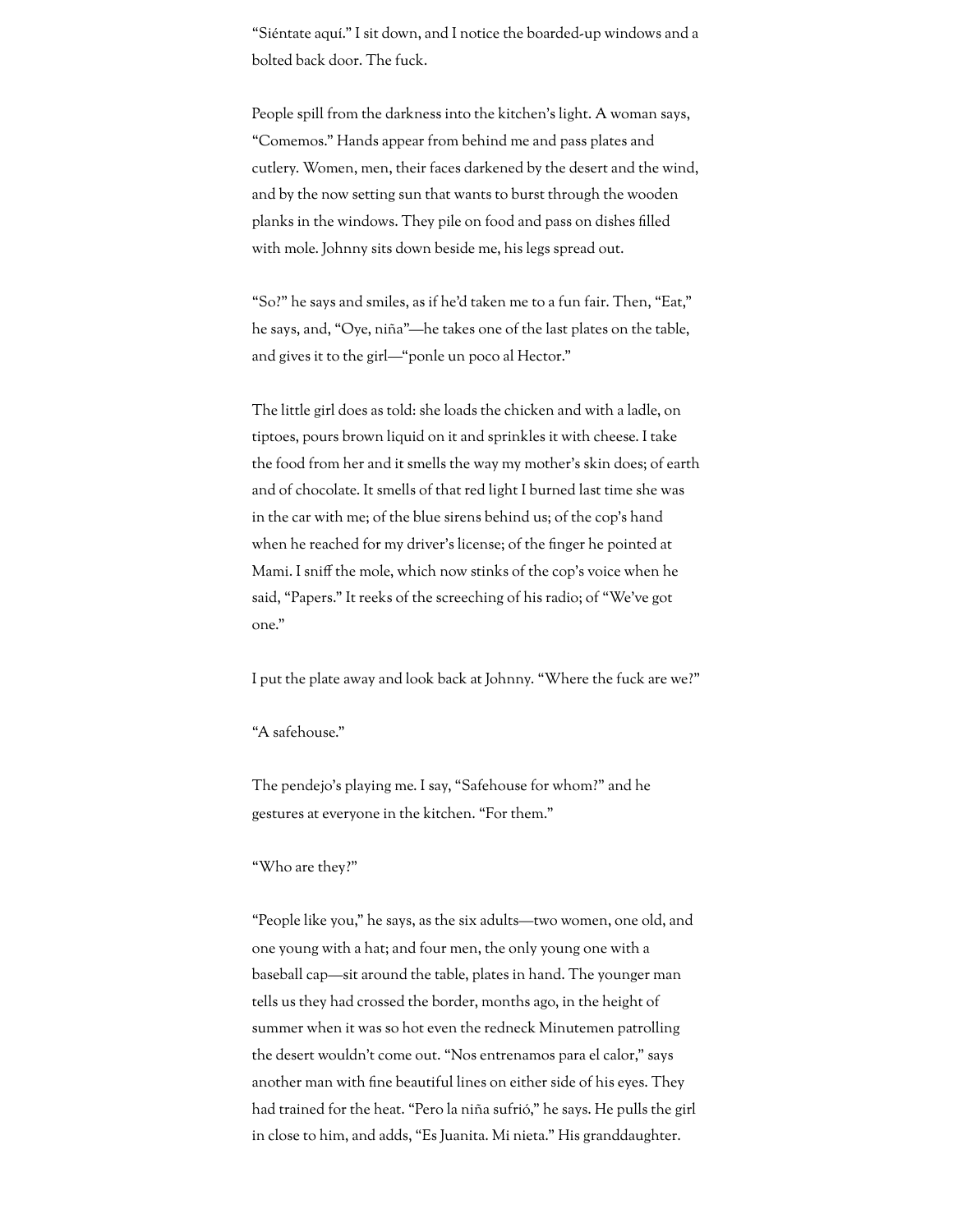Fucking hell. Illegals. That's all I need. Johnny puts a hand on my shoulder, hisses for me to sit down, and says, "Esté es Hector." Then, "Sus padres llegaron a los Estados Unidos como todos ustedes." My parents had crossed the river, they had. Baseball-cap motions toward me and says, "Y él?"

Johnny points at the ground. "Born here," he says, and now their loser eyes look at me as if I were their hero; the promised land; the hope for their empty hands, for their sunburnt children. Some hope, I am. "My U.S. passport's been revoked," I say to clean myself off of the anointment.

I turn to Johnny. "The hell you brought me here for?" I say. "What job is this?" Instead of answering, the pendejo takes out a picture and holds it for all but me to see. His hands are trembling now as he says, "Have you seen her? La han visto?"

The picture goes around the table, and everyone shakes their head. Johnny says, "Are you sure?" Finally, it lands in my hands. The color photograph is of a beautiful woman with broad-rimmed glasses, a mouth to kill for, and long, curly dark hair. Johnny says, "Se llama Elena."

Elena smiles back at me from her paper self. The chula with the ass of a café con leche. The chula who should be rotting at the bottom of the ocean. Morning-shift Julio would have peed his pants seeing her eyes again. Fuck. I give Johnny his photo. He tucks it away and says, "Are you sure?" He reaches for his pocket again. "Quieren verla de nuevo?" The man in the cap waves his palms. They've seen enough—she's never crossed their path, they've never heard of her.

From inside his jacket, Johnny takes out a folded map. Two of the women help him remove the pots and plates off the table, and he spreads the graph open. "Estamos aquí," he says. His finger taps the buttfuck of nowhere, in the upper tongue of the Chihuahuan desert, a little north of Albuquerque and east of the Sandias. At the bottom of the map: the U.S.-Mexico border, with handwritten blue X's and dates. Thirty, maybe forty red X's dot the empty desert between the border and Albuquerque, some as far as the first towns in Arizona, and others on the state border with Texas. "Do you know where you were held captive?" he says, and repeats himself in Spanish. The Mexicans shake their heads.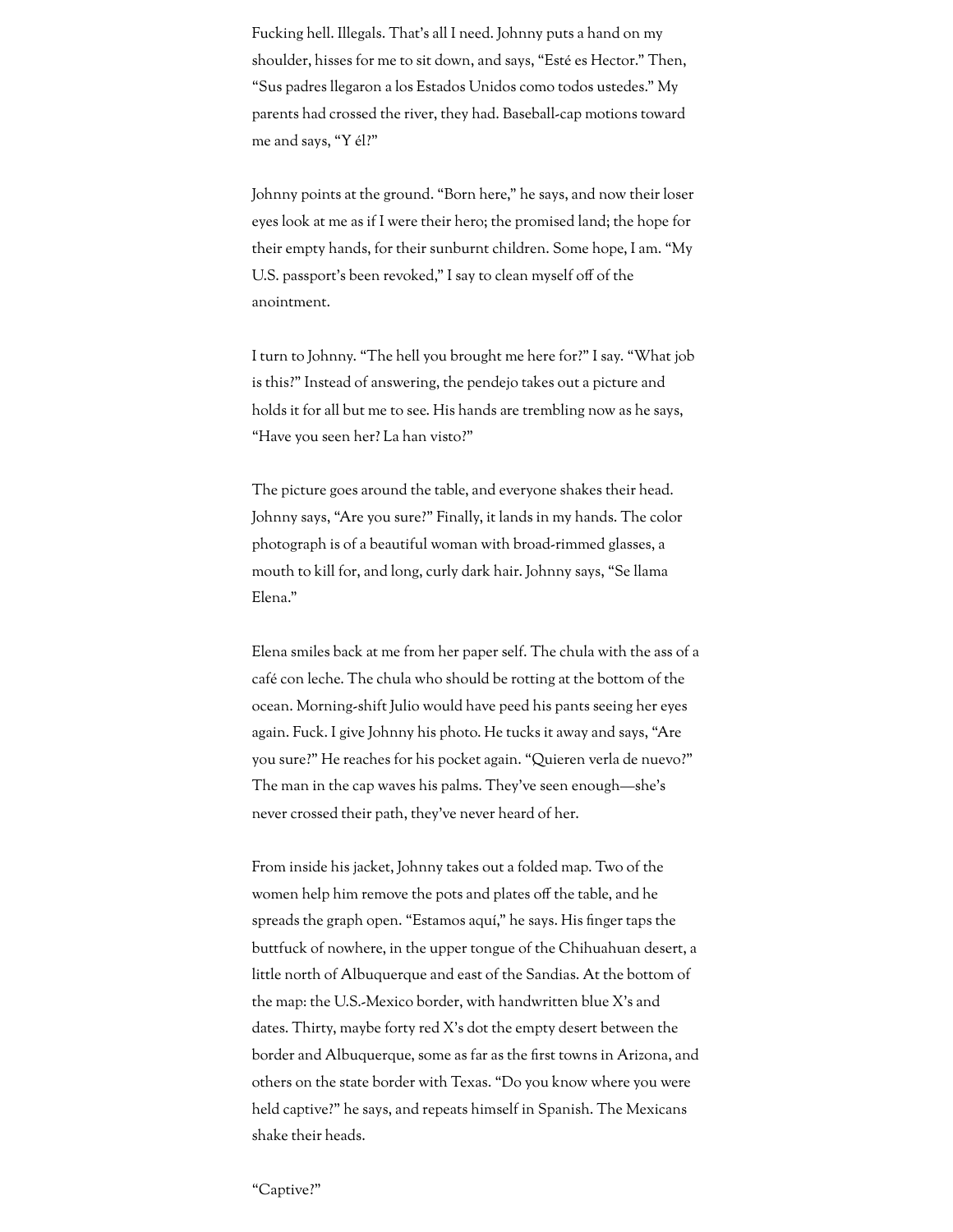He ignores my question. "O mejor, where did you cross the border?" he says. Baseball-cap points at the space between El Paso and Santa Teresa; he doesn't even hesitate, as if he knew the terrain better than his own house. "Por el río?" says Johnny, but baseball-cap shakes his head. "No," he says. "Por el desierto." Then, through the mountains. There, they hid in the back of a first pickup truck, and waited for a second one. Another coyote picked them up at dawn, and from there, they proceeded on foot. Baseball-cap says, "Caminamos durante tres días, pero solo de noche."

I look at the little girl, her cheeks puffy and red; I look at the shoes of the woman, her grandmother, who's standing beside me—old sneakers held with masking tape. They had walked three days, sleeping by day and marching by night, equipped as if going to the market. The grandmother sits down. She remembers something—a very white desert, to their right.

Johnny G gives me a glance, and I point at it on the map before he can say it. White Sands. And to the left of it, a mountain range. Gesturing with his hand, Johnny says to the woman, "And after that, did you go up or down?"

I turn toward him. "What's the difference?"

"Shut up and watch."

The woman with battered shoes says, "Más por arriba,"—she points at the ceiling—"y luego abajo, hacía una carretera." She gestures at the floor, and Johnny traces their way with his finger on the map. "Up Oscura Peak," he says, "and down toward Route 380."

A pickup truck met them where the mountain licks the highway. They had driven through the desert at night and on until sunrise, when they had stopped at a dead end, a sort of loop road that came full circle on itself. A van was waiting there for them. Cream-colored, with no windows at the back, just an indent on the passenger's side. They were pushed inside, and then, they don't know. The van drove until the sun was high up. When they got out and were taken to a tin-roof house the coyotes' den—heat waves were shimmering off the sand and dust.

"The house could be anywhere," Johnny says. "But a loop, a loop." He squints at the map and taps a small spot—a road in the middle of fuck all, with a little circle at the end, like the eye of a needle. Everyone's quiet while he measures the grid and slides his finger down toward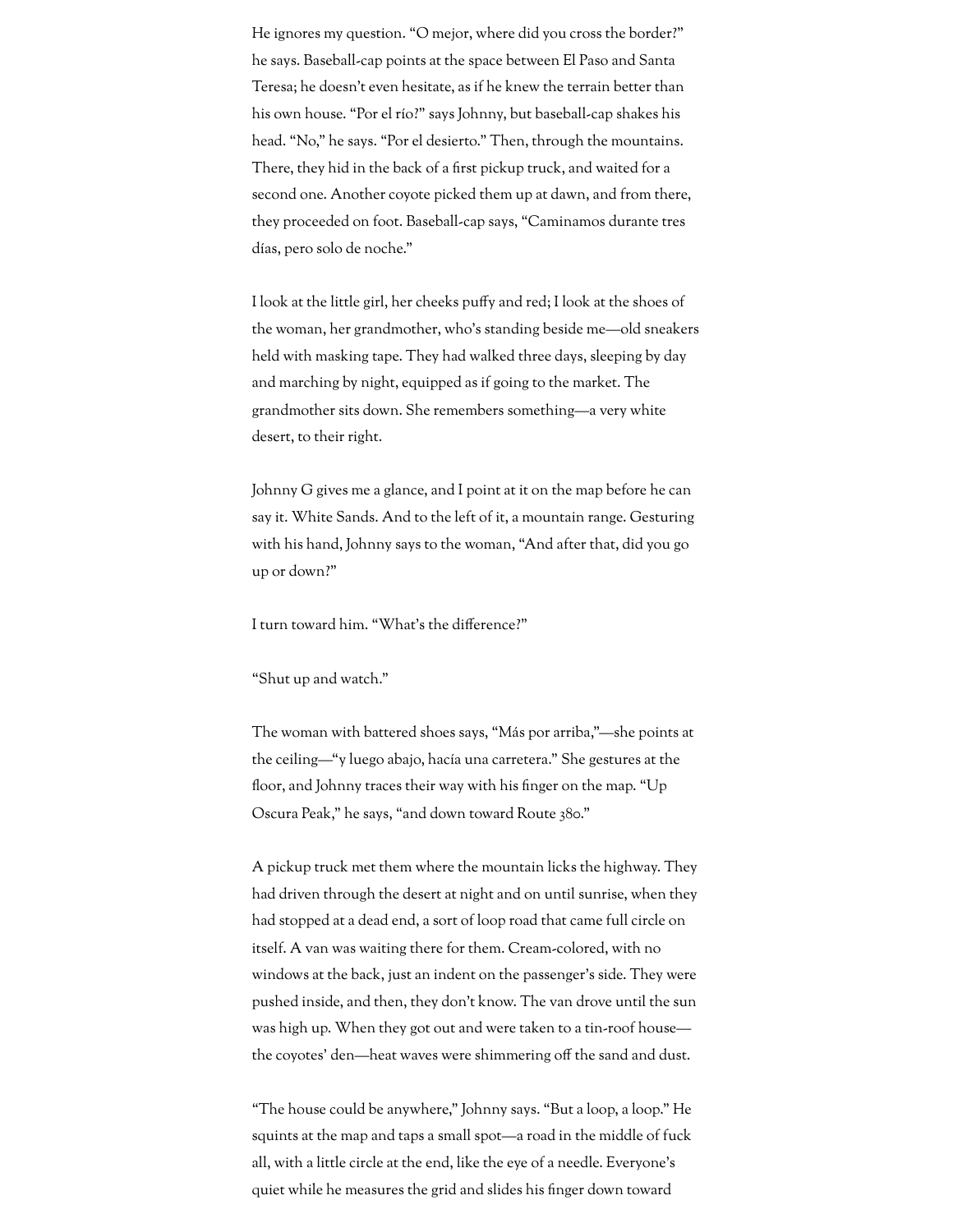Route 380. He marks a red X, to the left of the Chupadera Mesa. He hovers over the area with his hand, and says, "This is where"—he counts the X's on all sides of the mesa—"nine groups of smuggled people were picked up by a cream van. You are the first I heard of to have crossed the mountains." He scans the men and women and child. "And then, how did you escape?"

There were four coyotes, says the grandfather, and they were usually gone between sundown and midnight. Sometimes, one of them would come in, armed, and he'd point at the women and the girl, and the four men, and say things like, "Your brother doesn't want to pay us more, and if he doesn't—" and he'd make a sign of cutting their throats.

"La casa," says baseball-cap, and the men and women wave their hands and tap parts of the kitchen we're in to show us how similar the coyotes' hideout was to this one. Then they point at the door—unlike this safehouse, the hideout had a large, easily removable fanlight above the main door. "So," I say. "That's how." They all shake their heads.

The evening they escaped, they walked blind, not knowing if they were going north or south, until they saw a ranch house with lights. One of the women was sent to knock at the door. We got lucky, says Juanita's grandma.

"And then, they were moved again, by night," says Johnny. "To this safehouse."

He claps his hands and tells them, "Oigan, we brought you food." He sends me back to the car with two of the men, to pick up grocery bags —apples, frozen goods for the oven, bread, potatoes, and bottles of water; the ones I got at local supermarkets during my errand runs.

Back inside, Johnny says, "Wednesday, we'll take you to your families in town."

I look at him. "What do you mean we?"

"I thought you wanted to help," he says.

"Not like that." I mean, their story of survival is all moving and heartbreaking and I wish all them the best of luck. I'll send them karma points and good vibes, I promise. Maybe I'll even give Johnny some money for shoes for the girl and her grandmother. But there's no way in hell I'll be dragged into smuggling illegal immigrants into town.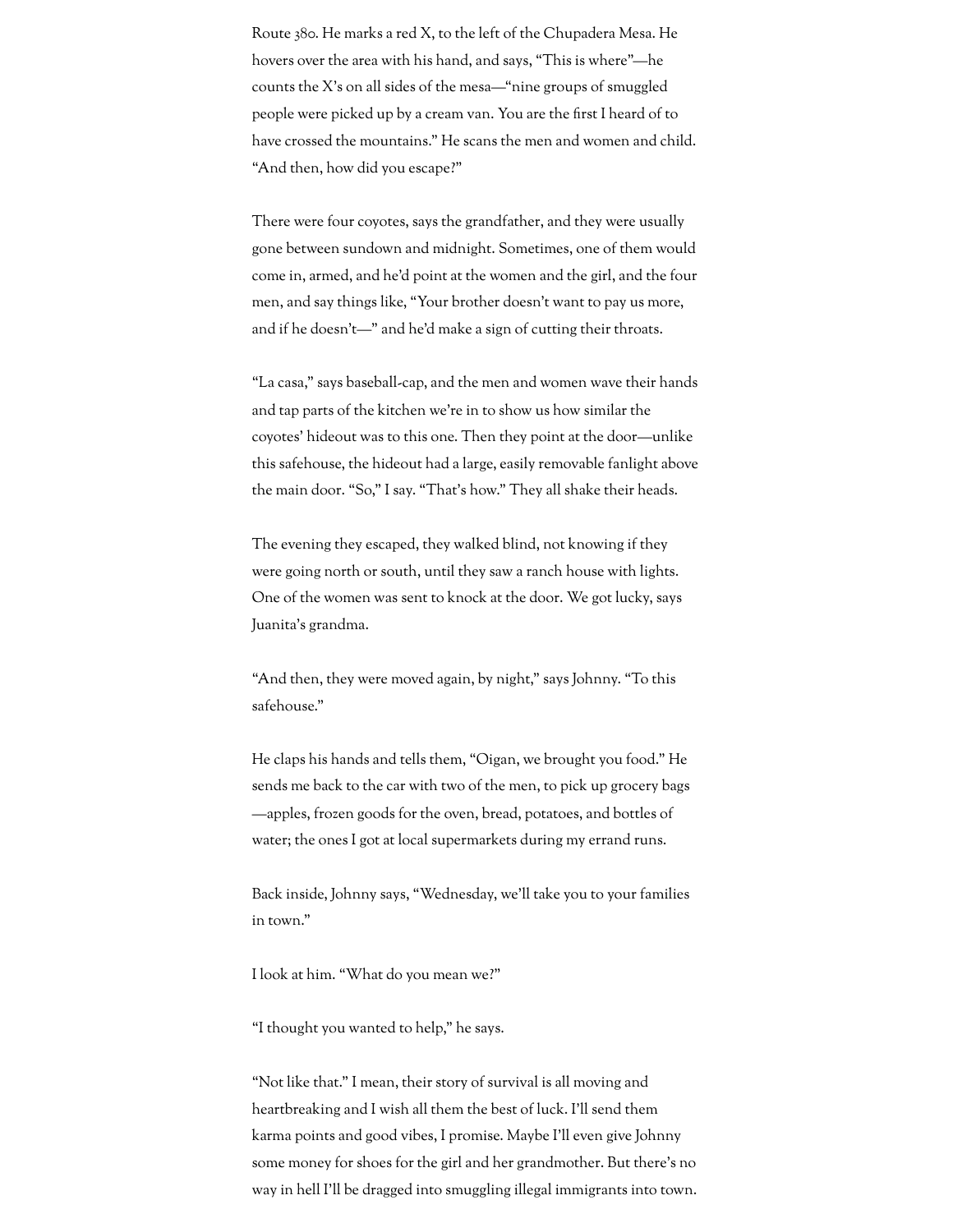Johnny G says, "Suit yourself, but after tomorrow, I'm driving them to Albuquerque."

"I don't want to be mixed up with anything like that."

"So you'll just continue walking as if nothing?" he says. And I'm not sure what he means by that, though I think I do—my father, my mother. I stand up. "Get me the fuck home."

. . .

Later, much later, when the stars are already all out and the moon is huge on the horizon, we drive back, Johnny and I, toward the city lights. I say, "What happened to Elena, then?"

"Same thing that happened to your mother."

"So, you didn't murder her, then?" Fuck. My big mouth.

"The fuck you're saying, son? Is that what you think of me? Is this what everyone thinks of me? That I killed my Elena?"

I don't answer.

"She was deported," he says. "So, I paid coyotes to get her across the border."

#### "And?"

He gets off the highway and on through Los Ranchos toward Barelas and my house. He says, "I gave them everything they asked for. More money, more promises. Until they demanded the deeds to my business. They said that if I didn't pay them, they'd kill her."

#### "Did you?"

"I thought I'd manage a way to get her back," he says. "I thought I'd negotiate. And that's the last I ever heard of her."

He doesn't speak for a while as we pass shopping mall after shopping mall, and when he opens his mouth again, he says, "I've been searching for her for over a year now. That's how I got involved with, you know." He jerks his head back to mean the safehouse we just left,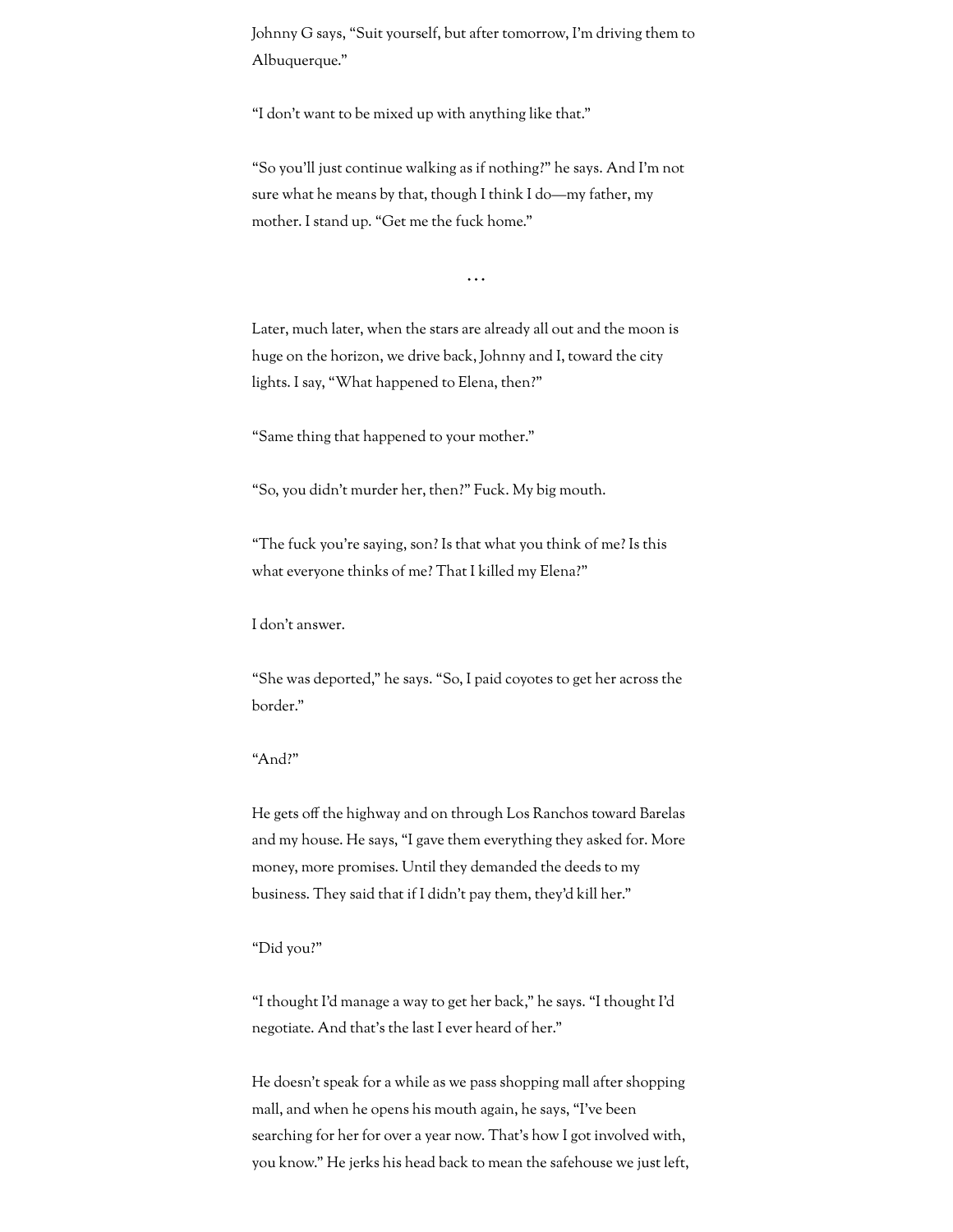and he parks in front of tía's. "I'll drive into the desert tonight," he says. "I've found three coyote hideouts before, and now maybe a fourth if what these poor bastards told us today holds."

"And what will you do?" I say, but maybe I'd rather not know. Actually, I'd rather not hear any more.

"I've got equipment in the back," he says. "Night vision. Stuff like that." He twists and grabs his backpack from behind, and as he does, he says, with a strained voice, "I'm not asking you to come with me tonight. But if you want to help, I need people like you on my side. People who understand."

#### "Help you how?"

"I knew from the start that I could trust you," he says. "You and me, we're not that different." He searches for something in his backpack. "We usually take them straight from our safehouse to a big store, a real busy one on a busy evening, or to a parade or some street fiesta if there's one around. And that's where they're met by someone who knows their family, and who can take them in."

## "I can't," I say.

Johnny's face hardens. "Just as well, m'hijo. Just as well." He looks into the rear mirror at a car that's just parked behind us. "Still there," he says, and he pulls out a roll of cash from his backpack. "Take it. You've earned it. No need to declare it." Then, "I hope you understand that this never happened." I nod. I nod again, faster. "Get the fuck out, then," he says, and as soon as I get out, he drives away. An old El Camino that had parked behind us trails him into the dark. They both stop side by side down my street, their red brake lights on, and they stay there immobile for a moment, until the other car drives away, and Johnny follows.

. . .

At home, tía is waiting in her nightgown and robe by the stove, armed with anger up to her teeth. The kitchen is floating in cigarette smoke and her eyes are red because of it. That, or she's been crying. I'm such a pendejo. Pablo, the Colombian lover, is there, too. He's stung his face with arepas. When they see me come in, tía Consuelo doesn't even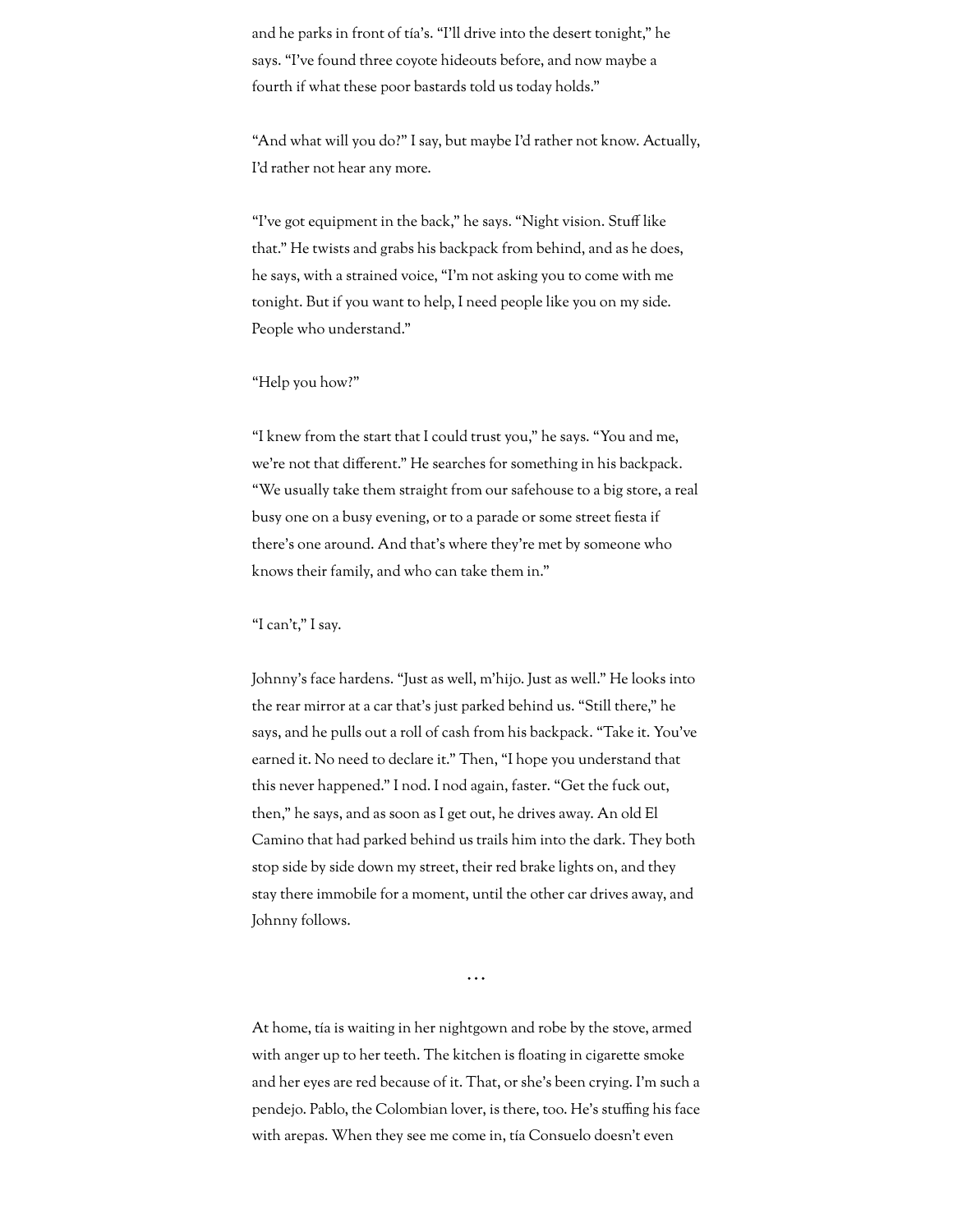look at me, but Pablo kisses her on the head and gets up. As he goes to tía's room, he points at me as if to say, "Don't you fuck with her, hijo de puta."

"Tía, I'm sorry, I really am," I say. "I didn't mean to worry you."

She points at the chair across from her. I sit. She's going to kick me out, I can sense it. She's had enough of me, of my loser life, of the stupid decisions I keep on making, of the—

"It's your mother," she says.

I hold on to the table, I think. I hold on to the table and let all the smoke in the kitchen fill my every thought.

Tía says, "Her vecina Fernanda called."

My mouth is dry. "Who?"

"She's the one, you know, with the other neighbor, who visits your mother at the hospital since her diabetes got bad." She lights another cigarette. "Fernanda, she sent me a picture of the doctor's report. Septicemia," she says and with her forefinger's knuckle, she dries the skin under her eyes.

Septicemia. Septicemia. It means nothing to me, though tía's face and smudged mascara do.

She adds, "Blood poisoning."

Now it means everything, and the kitchen swivels. I steady it by holding on to the table again. "I'll call the lawyer tomorrow," I say.

"For you?"

I shrug. "Maybe for me so I can get my passport back and go to her. I don't know, or maybe we can bring her back, maybe since she's ill."

"No, m'hijo," says Consuelo. "They don't let sick people through the border, you know that." She pulls on the cigarette. Her hand is shaking. "And she can't travel." She pulls so hard on her cigarette again, that the ashes take over paper. "There's an open bed in that private hospital, the one in downtown Oaxaca," she says. "Fernanda's got your mother's name in, but we need to pay."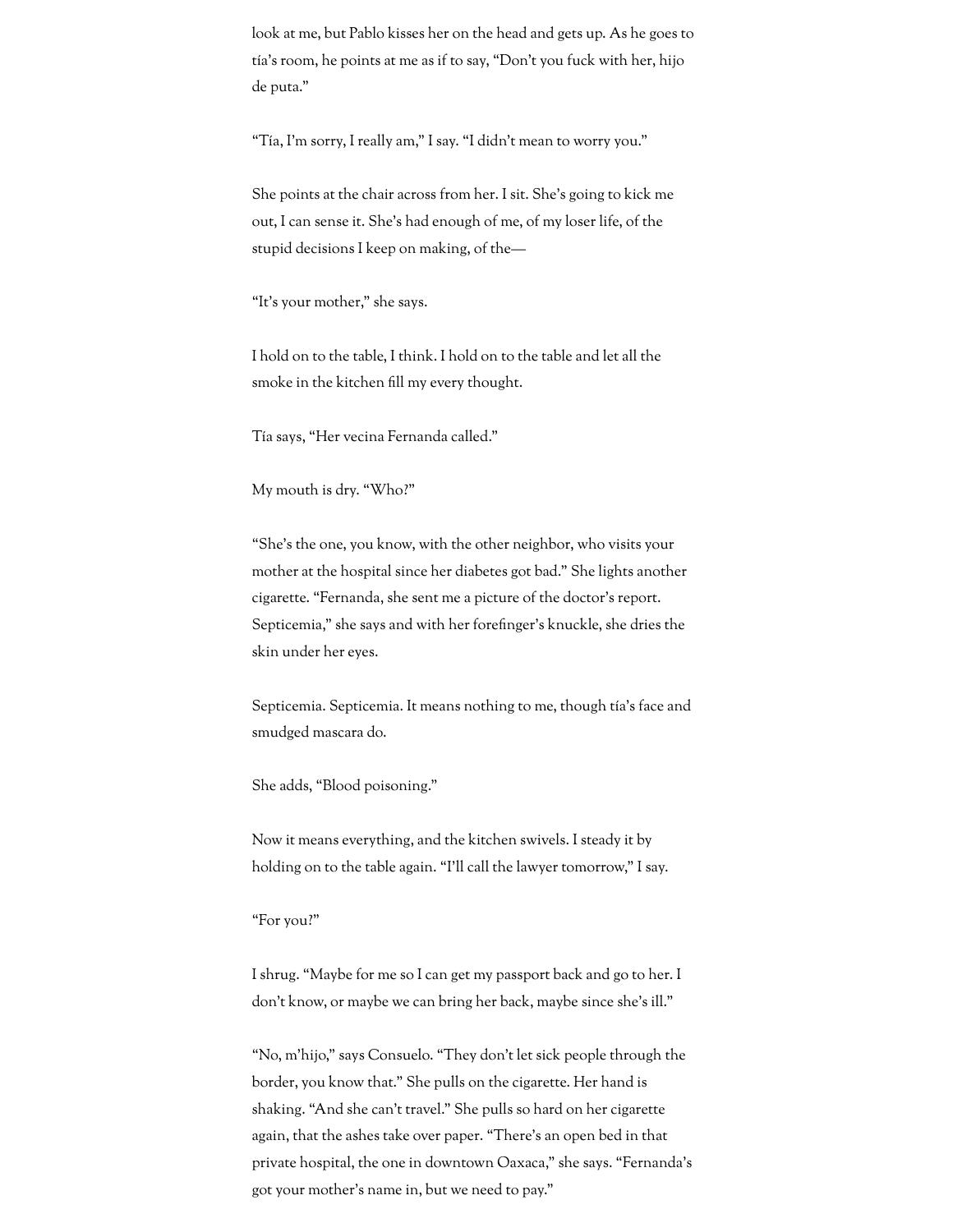"How much?"

"In American? Sixty-five per night, plus the tests and the drugs."

In my room, I count the cash Johnny gave me: three hundred bucks. That's already three days in a better cleaner hospital, maybe four. And extra money for her insulin, and for whatever other drugs she needs. All right. If Johnny triples my salary again, I'll accept his offer. I'll move the poor pendejos from that safehouse and will drag them to wherever they need to go, and bring them food, and make them comfortable, and kiss them goodnight, as long as he pays me the way he paid me tonight. If I do five or six of those trips with Johnny G, and work at the car wash on top of that, and if the hospital accepts to give us a bit of credit, Mami will get better. She will. She will. She will.

I hide the cash inside my pillow and sleep on it like it's my mother's hand, there, under my cheek.

Dressed in my overalls with *Speedy G* across the back, I enter the auto spa the following morning, hoping to catch him in his office. Johnny's not there yet, and the receptionist says, "He didn't call." We wash a few cars, and just before noon, a blue El Camino pulls in.

. . .

I'm working on a Jeep with Julio, and I ask to swap with another guy. I approach with my sponge and bucket full of soap water, when the driver lowers his window just enough for me to see his hazel eyes. He says, "You the kid from last night?"

"Yes."

## "Johnny here?"

"No."

"Don't lie to me, cabrón," he says. The receptionist comes out to investigate, so he hands me a small piece of paper and says, turning his engine on, "Dále eso. It's for Johnny G." Then, he drives away.

The jefe doesn't show up all day. After my shift, I wait outside, pushing away this one meth-head who just won't go, like a booger that sticks to a finger. I read the small note over and over again, and I fill in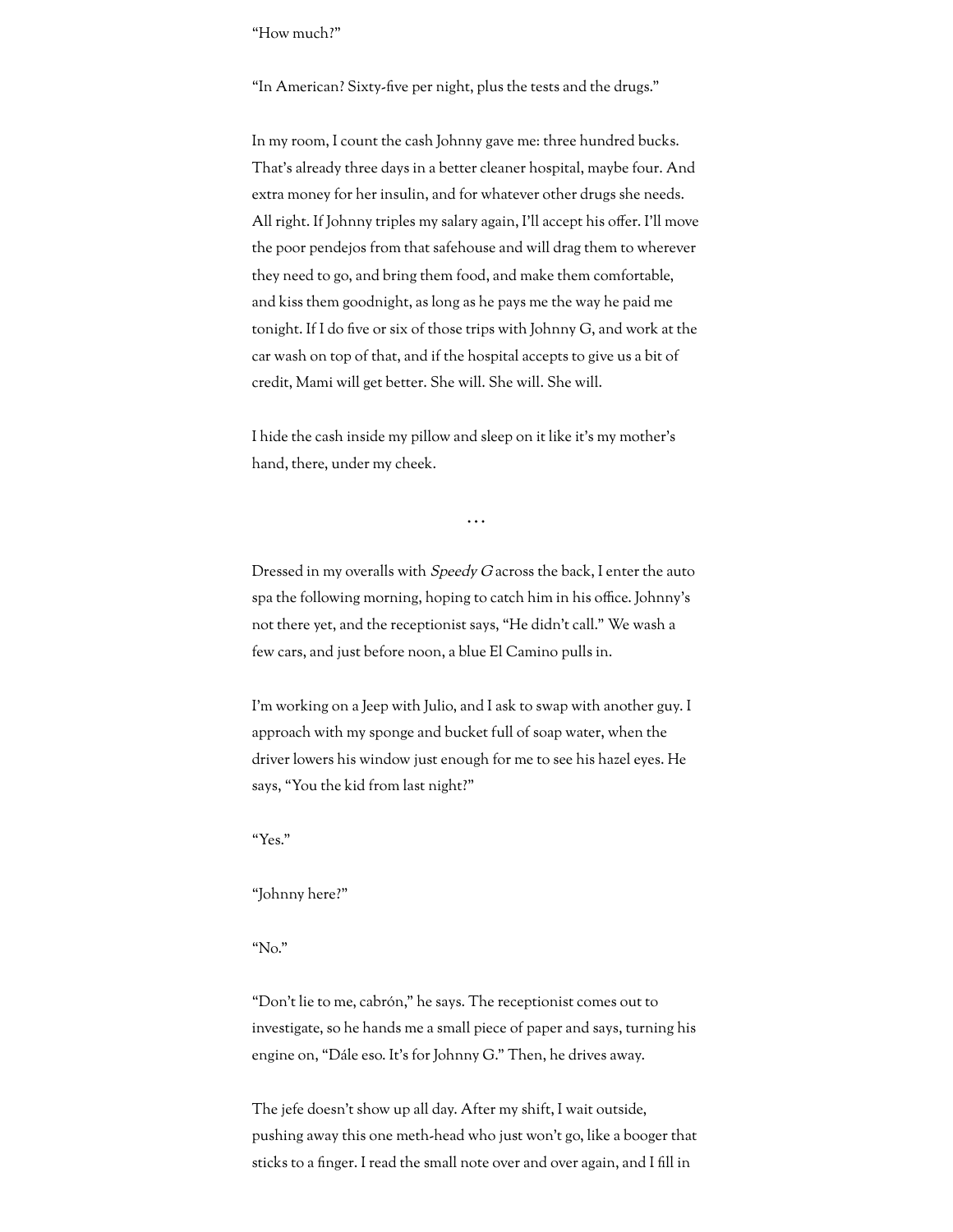the gaps. Easy if you know Albuquerque: "Walmart Menaul, Wednesday @ 7:15 p.m., aisles 3, 6, 9. Wednesday." That's tomorrow.

When the car wash closes, I drive to Johnny's house. His lights are out and his day car, the little beat-up Toyota he drives to work, is visible through the garage windows. Beside it, there are boxes that look like those we took to the safehouse, and some of the water bottles wrapped in plastic I bought last week when running his errands.

At home, there's nothing new. Consuelo at her kitchen table tells me the same thing. Still septicemia, still needs to move hospitals. So I take out the money from inside my pillow and tell her to send it to the vecina, that Fernanda woman. I tell her to get Mami a room, maybe one with a view, one with something else to look at other than empty space no family member will ever fill. "And get her a bouquet of flowers," I say, "and a balloon or two. Whatever this can afford." Tía accepts the money, and for once, doesn't ask me how I got so much and in cash, though she says, "I don't want you to get mixed up with anything, you hear me?" She takes hold of my chin. "You get in trouble with the police and you won't get your passport back. Is that what you want? To never see your mother again?"

. . .

I have off the next day, but I still go to work—not officially, though, just to see Johnny. I'll tell him he can count on me for tonight, for Walmart on Menaul. I'll tell him that I've changed my mind. "As long as you pay me," I'll add. And I'll give him that note from El Camino.

There's no sign of his red Toyota or of his pickup truck near Speedy G or anywhere near, though, so I don't even stop. At his house, nothing's changed since yesterday. I park across the street under a sycamore tree, whose yellow leaves and fruits hang low. The day is so quiet and still, and the shade cold. Above, in the sky, cranes in their V formation cry like hungry children.

At around noon, the blue El Camino passes by twice, slowly. Each time, he stops in front of the house for a moment before driving away. I take out the little note he's written for Johnny G. Walmart. Tonight. "Where the hell are you, puto?" I say out loud in my car, and when the clock says two p.m. I drive back to Speedy G and ask the receptionist, who says, "Haven't heard from him in two days."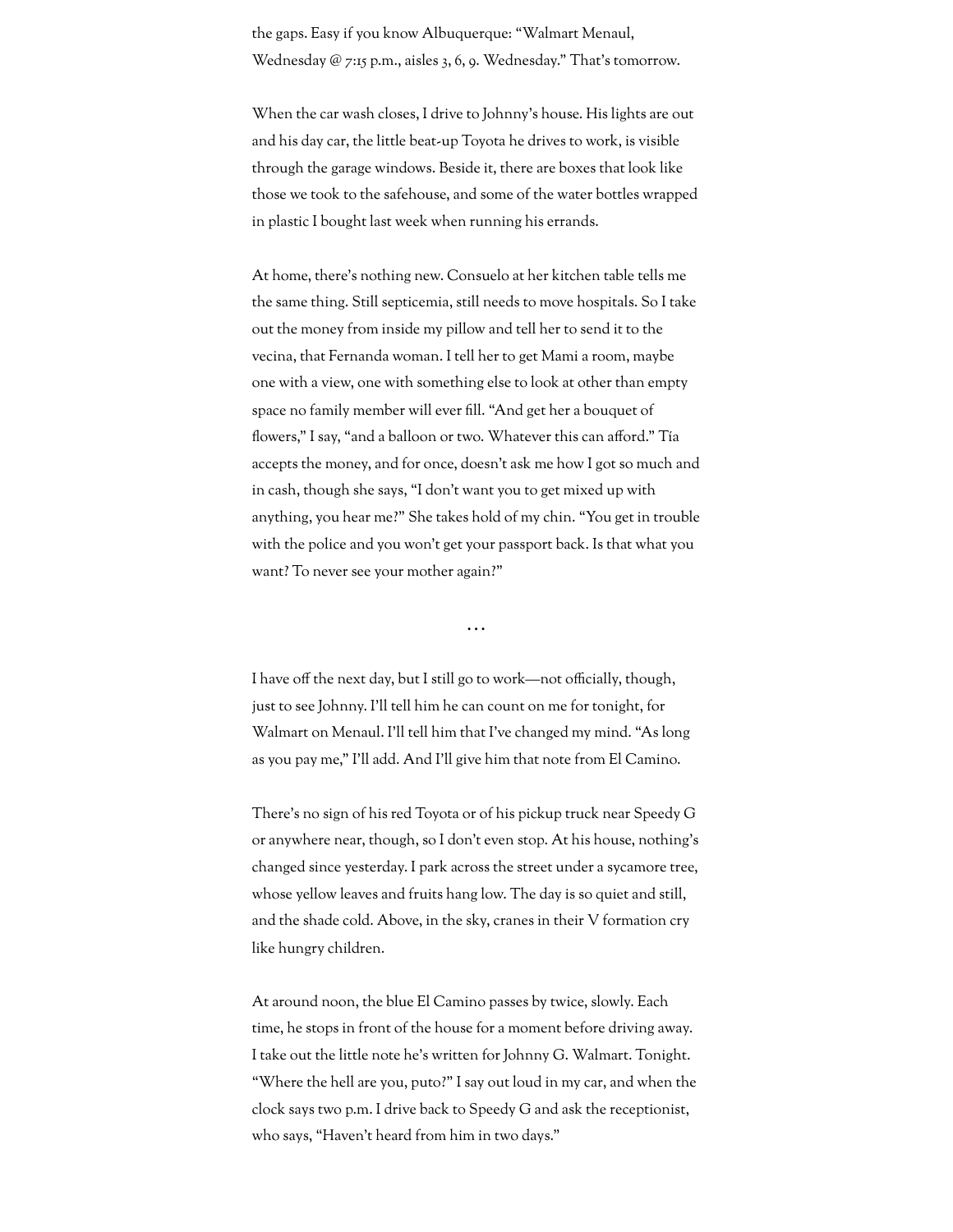I call tía Consuelo. No news on the Oaxaca front, except a few extras, like them freebies you get when you buy something expensive. Septicemia, and now: fever, vomiting, swollen hands and legs.

After a pause, Consuelo says, "What do you want for dinner?" Which she never asks, ever, because it's always what Pablo the Colombian wants.

It's three p.m. and if I want that job and the money for my mother, I better find Johnny now. My best bet is he's back at the safehouse, helping them pack, watching them gather their things together, their rosary and their black-and-white photographs wrapped in handkerchiefs. Maybe he's brought them the new shoes and new clothes I bought last week, and nail polish for the women to hide their desert past. Maybe they're all cleaning up, the women and girl plaiting their hair, the men combing theirs with gel and putting on white Norteño hats. Perhaps they're getting ready for their outing into the world now. Johnny must be there.

So I drive north, northeast, on Route 66 with the Sandias to my left. I pass a first rancho drive, and just before the second one, I take a right onto a dirt path that seems to lead nowhere. The safehouse is a way down a small slope. I drive slowly, mindful of my suspension. In the rearview mirror I see desert and desert and desert—not a single car following me, just Joshua trees erect like sentinels.

It's four-twenty by the time I arrive. The wind has risen and shakes my car, and I've got dust in my mouth. I open the gate, knock on the door, and when no one answers, I say, "Soy yo. Hector. El amigo de Johnny." Baseball-cap opens and rushes me in, into the dark, where I hear cracking of joints like last time, but also the ruffling of skirts and the lifting of small backpacks. I say, "Johnny está?" Though obviously he isn't—there's no pickup outside. Little Juanita takes my hand and says, "Hola, Hector," and we move into the kitchen. The Formica is empty, and the counters clean.

We sit around the table. They say they haven't seen him, not in two days, but they're glad I'll be taking them to their loved ones.

I say, "I can't take you. Not without Johnny. No puedo."

They're ready to go. I say, "Let's wait for Johnny, all right?" They don't understand. So, I say, "He said he went to investigar los hideouts." I don't know the Spanish word for it, so I say, "A la casa de los coyotes.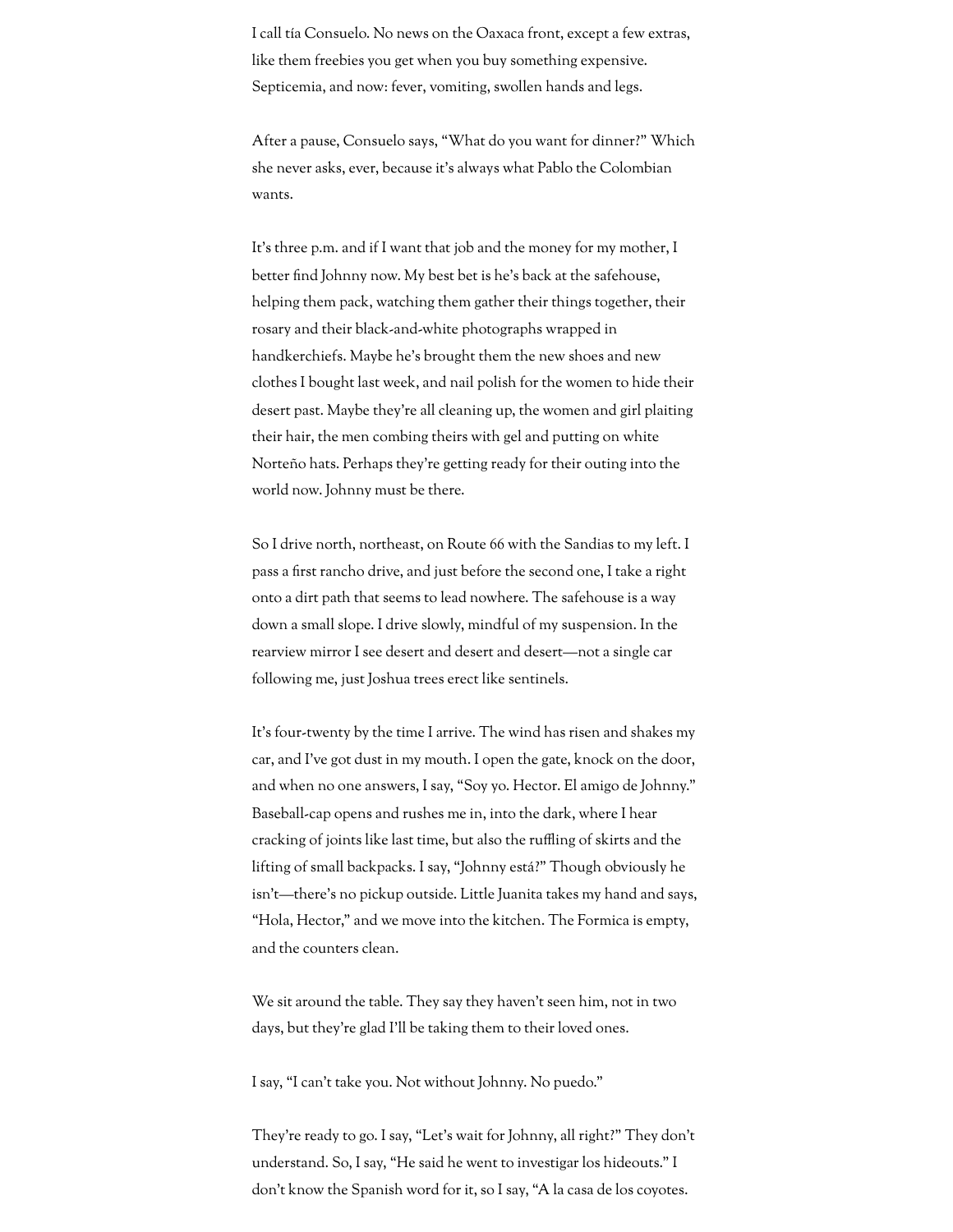That's where he went on Monday night. Lunes, por la noche."

Someone says, "Madre de dios."

"What?" I say, but their hands are already up to their mouths or down on their laps, rubbing their legs the way I had in the truck the first time I came here. They've seen the coyotes, they tell me. They've seen what they can do. Baseball-cap looks at me and at his wife, who covers Juanita's ears. Finally, he says, "Johnny dead, seguro."

I say, again, "Johnny will come," but they all shake their heads. Fuck me. What if they're right? Oh, you dumb puto. I need to get the hell out.

"No nos dejes acá, Hector," says baseball-cap. Don't leave us here. "Por favor."

"I'm sorry," I say.

We sit in silence, again. Sometimes, the wind hits the roof so hard the tiles shake above our heads and a draft comes from under the kitchen door. Baseball-cap asks who will help them now. They all look at me, hoping I'll volunteer my life. I purse my lips and clasp my hands. Juanita jumps off her grandmother's knees and runs into the dark, to the front door. When she comes back, she says, "Johnny todavía no está."

I say, "Elena, la mujer de Johnny—" I try to distract them, but I change my mind. It's not the time.

I want to say, "You're the lucky ones." But I drop that, too.

I have to get my ass out of here and go home and play the good boy for all to see, and maybe find another job, and send money to Mami, and go back to college, leave those stupid graphic novels behind, and become what everyone wants me to be—a teacher, a responsible man, a caretaker of all loved ones. I will teach Chaucer, goddamnit. I will teach Chakehspeer. I think of tía's dinner waiting for me in her kitchen.

The wind bangs on the roof now and whistles through the bushes outside. It's five-thirty p.m. Yeah, no. Johnny won't come. Another bang on the roof, and I jump up. "Me tengo que ir," I say and start to go.